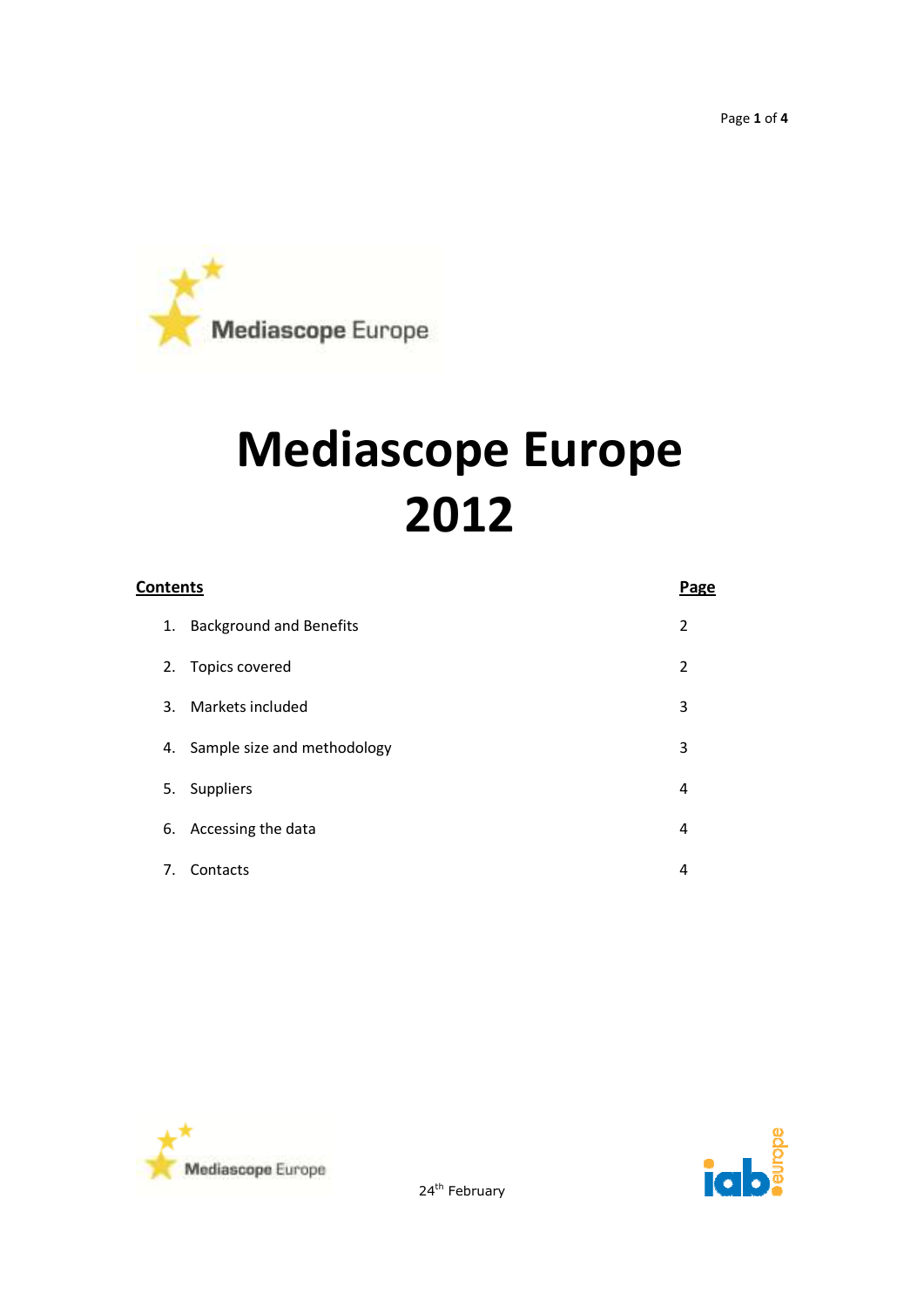# **Mediascope Europe**

# **1. Background and Benefits**

This is the industry standard European piece of cross-media consumer research. Conducted since 2003 it has made a major contribution to the understanding of changing media consumption patterns, the evolving consumer and e-commerce trends.

- It is widely used by many leading advertisers and media agencies across Europe to shape and support their media strategies
- It has helped to increase investment in online media
- It gives great recognition to the countries which are covered in the study within in the European landscape
- It is in huge demand every year upon publication and receives a strong level of press coverage and presence at leading conferences
- It provides a stamp of quality in the market for those who support and use the study
- It has given valuable information for internet companies on how to evolve their online proposition and services over this period
- It is used by many research and academic experts

Mediascope Europe is unique in identifying changing media consumption patterns at total population level in online, radio, TV, mobile, newspapers and magazines and doing a deep dive into digital media consumption and e-commerce – all across multiple markets. The study includes the evolution of media multi-tasking and emerging and evolving online media including internet use via mobiles, tablets and game consoles. Video consumption, social media and ecommerce are investigated in depth to give a rounded picture of the interactive consumer.

# **2. Topics covered**

*Changing media use – TV, Radio, Newspapers, Magazines; Internet* Time spent; Frequency of use; Times of day used *Media multi-tasking* The development of traditional and new media multi-tasking; Relationship between content consumption on TV and Internet *Online connectivity*  Internet use via PC/laptop, mobile/smartphone, tablet, games console; Broadband and wireless penetration *Our relationship with the internet* Online activities including video consumption and social media; Websites visited; Online subscription services *Focus on mobile*

Mobile and smartphone ownership; Mobile internet activities performed by device

*The evolution of e-commerce*



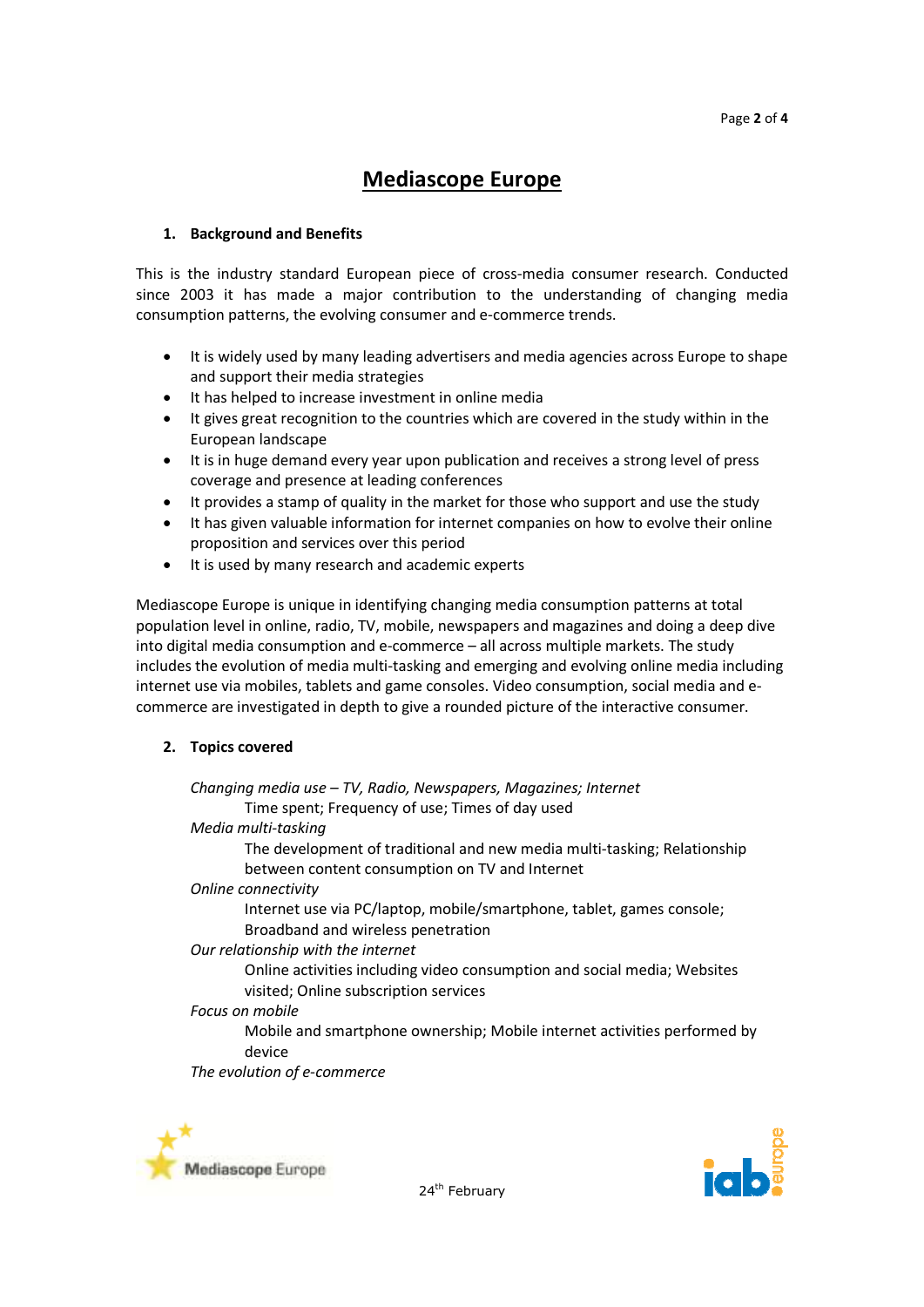Products/services researched online, bought online and researched online but bought offline; Impact of online research on brand choice; Number of online purchases and amount of money spend on purchases; Percentage of shopping bought online; The online and offline shopping responsibilities of today's shoppers

# *Digital Consumers and branding*

What people can do more of as a result of the internet; How people connect with brands online

# *Advancing technologies*

Technology in household including the adoption of connected TVs

# **3. Markets included**

Mediascope Europe 2012 will cover 28 markets – Austria, Belgium, Bulgaria, Croatia, Czech Republic, Denmark, Finland, France, Germany, Greece, Hungary, Ireland, Italy, Netherlands, Norway, Poland, Portugal, Romania, Russia, Serbia, Slovakia, Slovenia, Spain, Sweden, Switzerland, Turkey, UK and Ukraine.

The research aims to capture the different ways in which consumers are developing across Europe and assess their similarities and differences.

# **4. Sample size and methodology**

An Omnibus + Online methodology will be used across all countries totalling 28,500 online interviews and 22,200 omnibus interviews. A quota of at least 1000 interviews will be applied to each market for the online fieldwork and a quota of 500 – 3000 applied to the omnibus study dependent on market size and omnibus availability. More details below.

# *Omnibus*

An omnibus study is completed to get answers to 5 key metric questions looking at internet, radio, TV, mobile, newspapers and magazines use – including weekly media use, frequency of media use and time spent by media.

This study is conducted separately to the online fieldwork so that the results are completely nationally representative.

# *Online*

Online fieldwork is conducted to deep dive into the online behaviours of internet users including video consumption, social media and e-commerce.

They key metric questions are also asked in the online questionnaire so we are able to look at the traditional media use of online user groups i.e. social media users TV consumption.